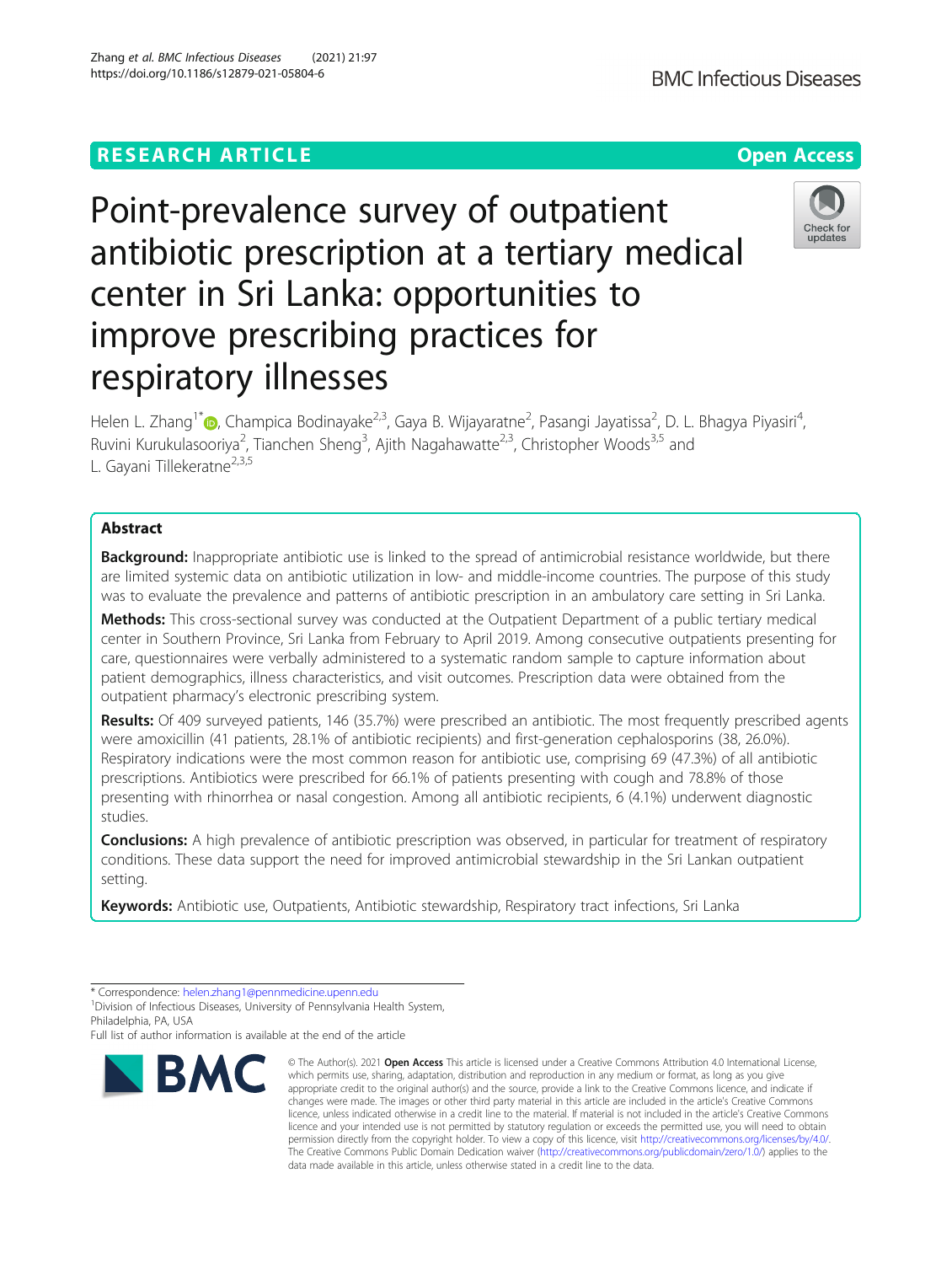# Background

The emergence and spread of antimicrobial resistance (AMR) poses a serious global public health threat. Annually, antimicrobial-resistant infections contribute to an estimated 23,000 deaths in the United States and 25,000 deaths in Europe  $\begin{bmatrix} 1, 2 \end{bmatrix}$ . While reliable estimates are lacking in low- and middle- income countries (LMICs), morbidity and mortality attributable to AMR are expected to be even greater in these settings due to a higher prevalence of infectious diseases and lesser access to newer-generation antibiotics [[3\]](#page-6-0).

Although epidemiologic surveillance of AMR in Sri Lanka has only recently been implemented, available data reveal a high prevalence of infections caused by drug-resistant organisms. In a multi-center study of gram-negative bacterial bloodstream infections, organisms producing extended-spectrum beta-lactamases (ESBLs) accounted for nearly one-quarter of isolated pathogens [[4\]](#page-6-0). Additionally, national surveillance data of urine culture isolates demonstrated resistance to ciprofloxacin and third-generation cephalosporins at proportions exceeding 50% among enteric gram-negative bacteria [[5\]](#page-6-0).

Decades of widespread antibiotic use have created selective pressure for the development of AMR, with increasing antibiotic consumption especially pronounced in LMICs [[6\]](#page-6-0). A recent point-prevalence survey of antimicrobial use in Sri Lankan public hospitals revealed that more than one-half of all inpatients and nearly all patients in intensive care wards were receiving antimicrobials at the time of survey; approximately one-third of antimicrobials were deemed to be potentially inappropriate [\[7](#page-6-0)]. Systematic data on outpatient antimicrobial prescribing practices in Sri Lanka, however, remain limited. A 2015 multi-center prescription audit performed in Sri Lanka by the World Health Organization South-East Asia Regional Office reported that 45–67% of patients receiving medications from public pharmacies and 21–27% of private pharmacy clients were prescribed an antibiotic  $[8]$  $[8]$ . There are no studies that systematically examine outpatient antibiotic prescription in the context of patient-level data in Sri Lanka.

In this study, we determined the point prevalence of antibiotic prescription and assessed demographic and clinical patterns associated with antibiotic prescription among outpatients at a public tertiary healthcare facility in Southern Province, Sri Lanka.

#### Methods

# Setting

This cross-sectional study was conducted at a 1600-bed public tertiary teaching hospital located in the Southern Province of Sri Lanka. The hospital provides both inpatient and outpatient services free of cost. Outpatient services include an Outpatient Department (OPD) offering ambulatory acute care services to upwards of 1000 patients per day. The majority of OPD patients are local residents who present by self-referral. The hospital has an on-site outpatient pharmacy to which OPD prescriptions are electronically sent.

#### Survey procedures

Pre- and post-visit questionnaires were developed explicitly for this study (Supplementary file [1\)](#page-5-0). Pediatric and adult OPD patients were recruited on consecutive weekdays from February to April 2019 to participate in the study survey. Systematic random sampling was performed by approaching every fifth patient in the OPD waiting queue for study enrollment. Written consent was obtained from patients ≥18 years of age and from the parent/guardian of patients < 18 years, and assent was additionally obtained from patients 12–17 years. After obtaining consent, the pre-visit questionnaire was verbally administered in the local language of Sinhala to obtain information regarding the participant's demographics, presenting illness, medical co-morbidities, and expectations for the doctor's visit. Immediately following the doctor's visit, the post-visit questionnaire was verbally administered to obtain information regarding visit diagnoses, diagnostic tests that were ordered or reviewed during the visit, patient knowledge and perceptions regarding antibiotics, and patient satisfaction with the visit. Prior to being asked questions about antibiotics, all respondents were provided with a definition of antibiotics using lay terminology. For each OPD patient participating in the study, the OPD pharmacy's electronic prescribing system was queried to obtain information regarding medications prescribed during the visit.

#### Data analysis

Survey data were entered into a Research Electronic Data Capture (REDCap) database. Statistical analysis was performed in R version 3.6.3 (Vienna, Austria). Missing responses were omitted from denominators used to calculate simple proportions. Fisher's exact test with odds ratios and 95% confidence intervals was used to identify demographic and clinical features associated with antibiotic prescription. Two-tailed *p*-values were used, and a  $p$ -value less than 0.05 was used to define statistical significance.

## Results

# Patient demographics and clinical characteristics

Of 409 total patients enrolled, 88 (21.6%) were children under 18 years of age and 153 (37.5%) were male (Table [1\)](#page-2-0). Median patient age was 38 (interquartile range [IQR] 19–54) years. Chronic medical conditions were reported among 128 (31.4%) patients, with the most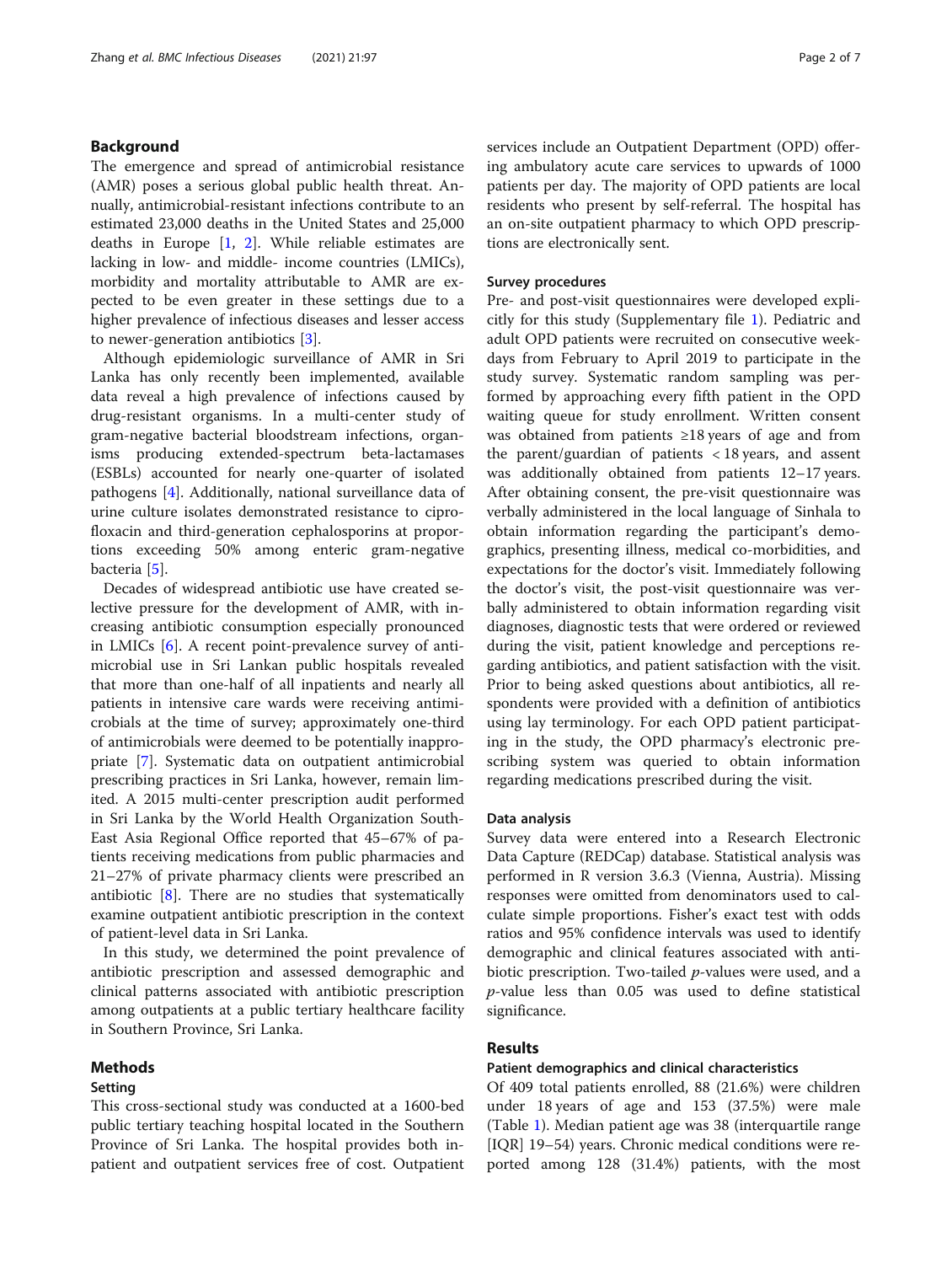| Characteristic                                        | n (%)       |
|-------------------------------------------------------|-------------|
| Age                                                   |             |
| $<$ 18 years                                          | 88 (21.6%)  |
| 18-64 years                                           | 283 (69.5%) |
| $\geq 65$ years                                       | 37 (9.1%)   |
| Gender                                                |             |
| Male                                                  | 153 (37.6%) |
| Female                                                | 254 (62.4%) |
| Education <sup>1</sup>                                |             |
| No formal education                                   | 25 (6.1%)   |
| $\leq$ 11th grade                                     | 254 (62.3%) |
| 12th grade or higher                                  | 129 (31.6%) |
| Chronic medical conditions <sup>2</sup>               |             |
| No chronic medical conditions                         | 280 (68.6%) |
| Hypertension                                          | 49 (12.0%)  |
| Hyperlipidemia                                        | 40 (9.8%)   |
| Asthma                                                | 39 (9.5%)   |
| Diabetes mellitus                                     | 31 (7.6%)   |
| Chronic kidney disease                                | 3(0.7%)     |
| Chronic liver disease                                 | $2(0.5\%)$  |
| Presenting symptom                                    |             |
| Cough                                                 | 59 (14.5%)  |
| Musculoskeletal pain                                  | 55 (13.5%)  |
| Skin rash or boil                                     | 34 (8.4%)   |
| Rhinorrhea or nasal congestion                        | 33 (8.1%)   |
| Fever                                                 | 31 (7.6%)   |
| Wound                                                 | 25 (6.1%)   |
| Abdominal pain                                        | 15 (3.7%)   |
| Chest pain                                            | 11 (2.7%)   |
| Numbness                                              | 11 (2.7%)   |
| Headache                                              | 10 (2.5%)   |
| Sore throat                                           | 10 (2.5%)   |
| Ear pain                                              | 7(1.7%)     |
| Dysuria                                               | 6 (1.5%)    |
| Wheezing                                              | 5 (1.2%)    |
| Shortness of breath                                   | 4 (1.0%)    |
| Fatigue/lethargy                                      | $4(1.0\%)$  |
| Bleeding                                              | $2(0.5\%)$  |
| Enlarged lymph node                                   | $2(0.5\%)$  |
| Medication refill                                     | $2(0.5\%)$  |
| Other                                                 | 81 (19.9%)  |
| Previous evaluations for current illness <sup>2</sup> |             |
| No previous evaluations                               | 196 (47.9%) |
| General practitioner                                  | 81 (19.8%)  |

<span id="page-2-0"></span>Table 1 Demographic and clinical characteristics of outpatients attending a public tertiary medical center in southern Sri Lanka  $(N = 409)$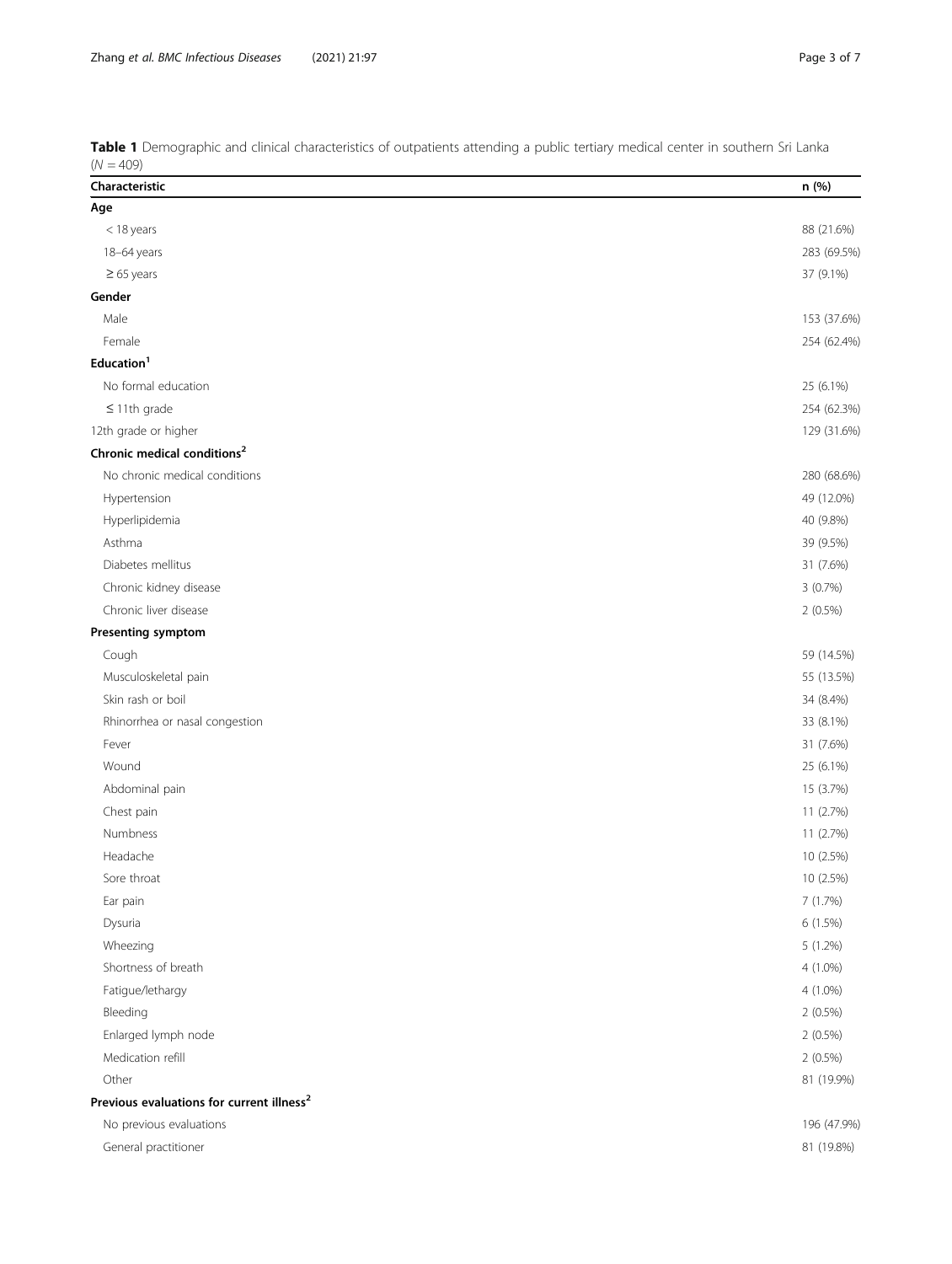| $(N = 409)$ (Continued) |  | Table 1 Demographic and clinical characteristics of outpatients attending a public tertiary medical center in southern Sri Lanka |  |
|-------------------------|--|----------------------------------------------------------------------------------------------------------------------------------|--|
|                         |  |                                                                                                                                  |  |

| Characteristic                                        | n(%)        |
|-------------------------------------------------------|-------------|
| Outpatient Department                                 | 114 (27.9%) |
| Traditional/Ayurvedic practitioner                    | $9(2.2\%)$  |
| Other healthcare provider                             | 24 (5.9%)   |
| Previously medicated for current illness <sup>2</sup> |             |
| Non-prescription medication                           | 66 (16.1%)  |
| Prescription medication                               | 176 (43.0%) |
| Traditional/herbal medicine                           | 60 (14.7%)  |
| No previous medications                               | 138 (33.7%) |

<sup>1</sup>Highest attained education of surveyed respondents, comprising adult patients or parents/guardians accompanying pediatric patients

<sup>2</sup>Respondents were counted more than once if multiple categories applied

common conditions being hypertension (49, 12.0%) and hyperlipidemia (40, 9.8%). The most frequent presenting symptoms were cough (59, 14.5%), musculoskeletal pain (55, 13.5%), and skin rash or boil (34, 8.4%). The median duration of illness at presentation was 7 (IQR 3–30) days. Two hundred thirteen (52.1%) patients had previously visited another healthcare provider for the same illness, with prior OPD evaluations among 114 (27.9%) patients, general practitioner visits among 81 (19.8%) patients, and traditional/Ayurvedic practitioner visits among 9 (2.2%) patients.

#### Clinical management during encounters

Twenty-three (5.6%) patients reported that they had been given a diagnosis by the physician during their clinical encounter. The majority of patients (379, 92.7%) were not asked to undergo further laboratory or radiographic studies as part of the diagnostic workup. Among patients who received further evaluation, the most frequently ordered studies were full blood count (14, 3.4%

of all patients), urinalysis (14, 3.4%), blood glucose testing (4, 1.0%), radiography (2, 0.5%), and electrocardiogram (2, 0.5%). Medications were prescribed for 292 (71.4%) patients, of whom 56 (19.2%) reported that they were informed about the purpose of the prescribed medication(s) by their physician.

#### Antibiotic prescribing patterns

Antibiotics were prescribed for 146 (35.7%) patients, with the most common antibiotics being amoxicillin (41, 28.1% of antibiotic recipients), first-generation cephalosporins (38, 26.0%), and amoxicillin/clavulanate (30, 20.5%). Figure 1 depicts the distribution of prescribed antibiotics. Among patients receiving antibiotics, the most common presenting symptoms were cough (39, 26.7% of antibiotic recipients), rhinorrhea or nasal congestion (26, 17.8%), fever (18, 12.3%), skin rash or boil (9, 6.2%), sore throat (8, 5.5%), and skin wound (7, 4.8%). Amoxicillin and first-generation cephalosporins were most commonly prescribed for cough (36.6% of

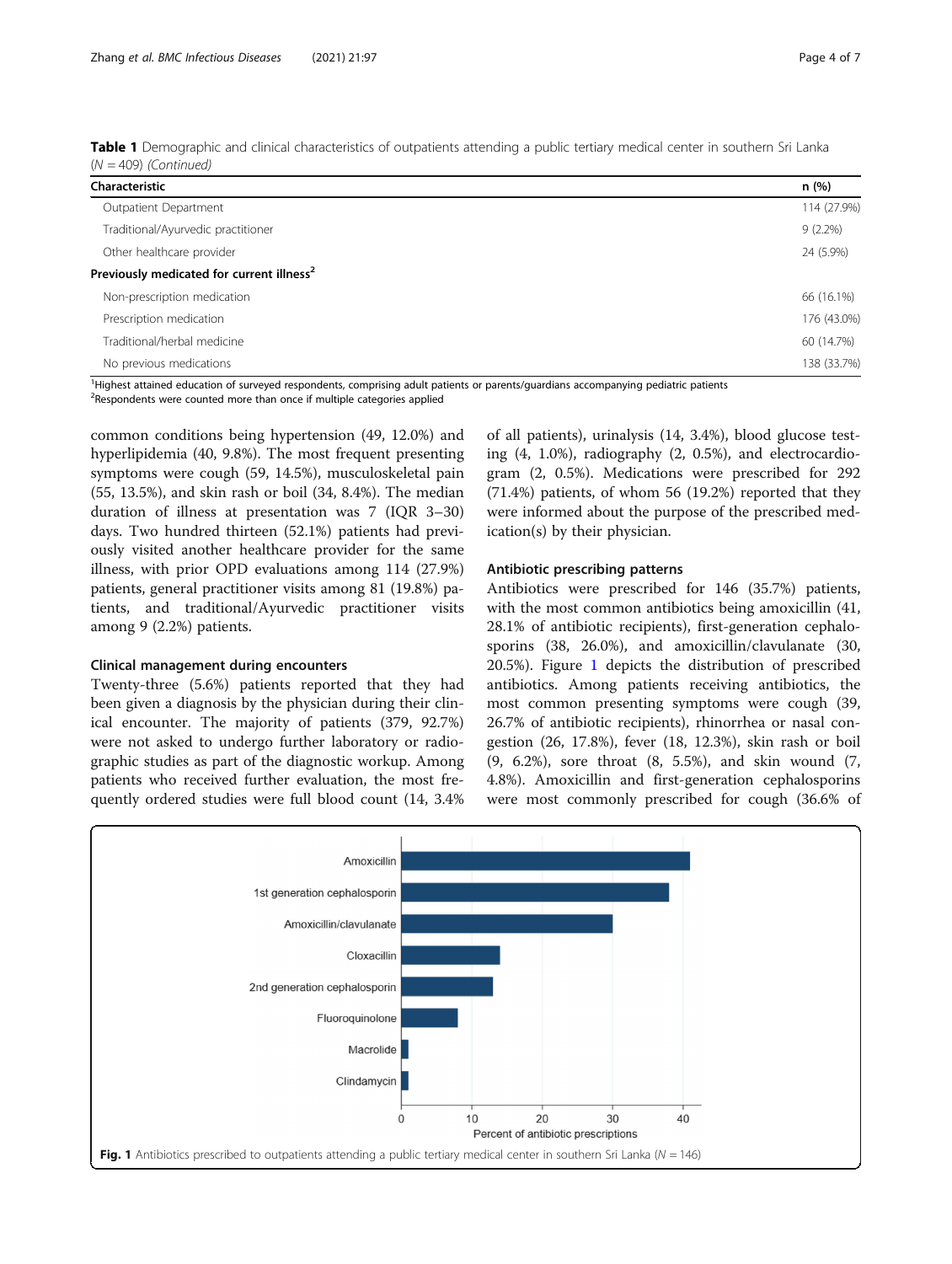amoxicillin and 42.1% of first-generation cephalosporin recipients) and rhinorrhea or nasal congestion (22.0% of amoxicillin and 23.7% of first-generation cephalosporin recipients). In contrast, amoxicillin-clavulanate was most frequently prescribed for ear pain (7, 23.3%), fever (4, 13.3%), and cough (4, 13.3%).

Of the 141 antibiotic recipients with a documented duration of therapy, 135 (95.7%) received a 3-day course of antibiotic medication, the standard duration for medications dispensed through the OPD pharmacy. Diagnostic studies were ordered for 6 (4.1%) antibiotic recipients, and study results were not reviewed for any patient prior to receiving an antibiotic prescription. There was a non-significant trend towards increased antibiotic prescription among pediatric patients compared to adult patients (odds ratio [OR] 1.6, 95% confidence interval [CI] 0.9–2.6,  $p = 0.08$ ). Among adults, the likelihood of antibiotic prescription was similar among patients ≥65 years and patients 18–64 years (OR 1.09, 95% CI 0.49-2.34,  $p = 0.85$ ). Adult patients reporting fever (OR 4.7, 95% CI 1.6–15.7,  $p = 0.002$ ) or illness duration less than 7 days (OR 2.3, 95% CI 1.4–3.8,  $p =$ 0.001) were more likely to receive an antibiotic prescription; those who had prior evaluations for their current illness were less likely to receive an antibiotic (OR 0.5, 95% CI 0.3–0.8,  $p = 0.002$ ; Table 2). Among children, patients with an illness duration less than 7 days (OR 2.6, 95% CI 1.0–7.3,  $p = 0.04$ ) were more likely to receive an antibiotic. Antibiotic prescription did not significantly differ between respondents with ≥12th grade education compared to those with <12th grade education (OR 0.85, 95% CI 0.54–1.35,  $p = 0.51$ ).

#### Antibiotics prescribed for respiratory illnesses

Overall, respiratory symptoms such as cough, rhinorrhea, congestion, wheezing, or shortness of breath comprised the largest indication (69, 47.3%) among patients receiving antibiotic therapy. Among patients with a presenting symptom of cough, 39 (66.1%) were prescribed antibiotics and 4 (7.7%) of these antibiotic recipients reported fever. Among those with rhinorrhea or

congestion, 26 (78.8%) received antibiotics and none reported fever. Antibiotics were prescribed to 3 (60%) of 5 patients with a presenting symptom of wheezing and 1 (25%) of 4 patients with a presenting symptom of shortness of breath. The most frequently prescribed antibiotics among patients with respiratory indications were first-generation cephalosporins (26, 37.7%), amoxicillin (26, 37.7%), and second-generation cephalosporins (7, 10.1%). Among all antibiotic recipients with a respiratory presenting symptom, 2 (2.9%) underwent a diagnostic study and none underwent radiography.

# Patient knowledge and expectations regarding antibiotic prescriptions

During pre-visit interviews, 359 (88.2%) respondents expected to be prescribed a medication during their visit and 2 (0.6%) specifically expected an antibiotic prescription. In post-visit interviews, 36 (9.1%) respondents reported knowledge regarding the purpose of antibiotics. After being provided with the definition of an antibiotic, 118 (29.4%) respondents thought that an antibiotic would be helpful for their illness. Among respondents who were prescribed an antibiotic, 32 (22.4%) were aware that they had been prescribed one, and 50 (35.2%) thought that an antibiotic would be helpful for their illness.

#### Visit satisfaction

Visit satisfaction was reported among 330 (84.8%) of all respondents. Among all respondents, there was a trend towards increased proportion of visit satisfaction among antibiotic recipients (OR 1.9, 95% CI 1.0–3.9,  $p = 0.05$ ). Visit satisfaction was also greater among antibiotic recipients compared to those receiving prescriptions for other medications (OR 2.3, 95% CI 1.0–5.4,  $p = 0.03$ ). The most frequently reported reasons for visit satisfaction included prescription of medications (190, 57.6%), satisfaction with the physical examination (49, 14.8%), and feeling that the physician listened to the patient (40, 12.1%). Among dissatisfied patients, 3 (5.1%) reported that lack of medication prescriptions contributed to visit

Table 2 Bivariable analysis of association between outpatient characteristics and antibiotic prescription at a public tertiary medical center in southern Sri Lanka

|                                               | Children         |         | <b>Adults</b>     |         |
|-----------------------------------------------|------------------|---------|-------------------|---------|
| Characteristic                                | OR (95% CI)      | p-value | OR (95% CI)       | p-value |
| Male gender                                   | $1.4(0.5-3.5)$   | 0.5     | $0.8(0.5-1.4)$    | 0.5     |
| Febrile illness                               | 1.8(0.555.8)     | 0.3     | $4.7(1.6 - 15.7)$ | 0.002   |
| Presence of medical co-morbidities            | $1.6(0.4 - 7.2)$ | 0.5     | $0.9(0.5-1.5)$    | 0.6     |
| Illness duration less than 7 days             | $2.6(1.0 - 7.3)$ | 0.04    | $2.3(1.4-3.8)$    | 0.001   |
| Prior medical evaluations for present illness | $0.6(0.2-1.6)$   | 0.3     | $0.5(0.3-0.8)$    | 0.002   |
| Prior use of medications for present illness  | $0.8(0.3-2.1)$   | 0.7     | $1.1(0.6-1.8)$    | 0.9     |

Abbreviations: OR Odds ratio. CI Confidence interval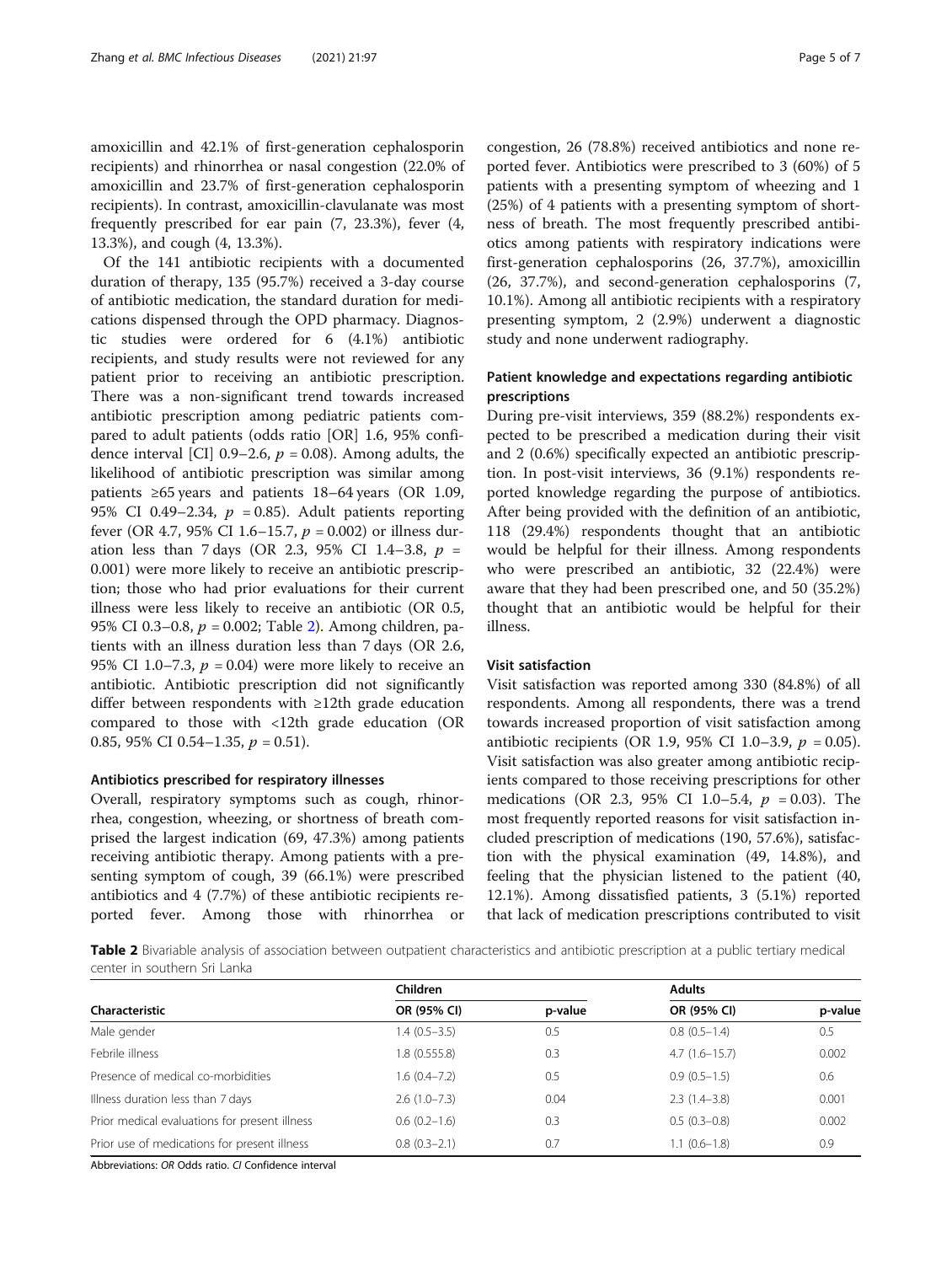<span id="page-5-0"></span>dissatisfaction. Ninety (22.4%) patients planned to visit a different provider for their health concern.

#### **Discussion**

This single-center point-prevalence survey demonstrates a high prevalence of outpatient antibiotic prescription at a public tertiary medical center in southern Sri Lanka. Antibiotics were prescribed to approximately one-third of patients in this study, similar to the proportions of 33–54% reported in a 2015 World Health Organization audit of Sri Lankan OPDs as well as antibiotic prescribing figures reported in other South East Asian countries [[8,](#page-6-0) [9](#page-6-0)]. These findings suggest that the prevalence of antibiotic prescription among outpatient care encounters in Sri Lanka may exceed that observed in some high-income settings; in comparison, an overall antibiotic prescription rate of 12% was previously reported in a nationally representative sample of ambulatory care visits in the United States [[10](#page-6-0)]. However, prescription of broad-spectrum antibiotics was relatively infrequent in our study sample. Narrowspectrum beta-lactam antibiotics represented the predominant choices for therapy while fluoroquinolone use was less frequent, which was consistent with Sri Lankan national clinical practice guidelines for common syndromes including lower respiratory tract infection and skin and soft tissue infection [[11](#page-6-0)].

Our survey revealed limited knowledge and awareness of antibiotics and resultant low prevalence of expectations for antibiotic prescription among patients, suggesting that antibiotic prescribing behavior may have been driven by healthcare providers rather than by patient demand. These data support previous qualitative data from this outpatient setting showing that patient expectations for antibiotic prescription were uncommon [[12\]](#page-6-0). In contrast, physicians' perceptions that patients desire antibiotics have been identified as a major driver of antibiotic over-prescribing behavior in multiple studies [[12](#page-6-0)–[14](#page-6-0)]. As such, clinical guidelines and clinician training to improve rational antibiotic prescribing should include strategies to address both actual and perceived patient demand for antibiotics.

Of note, a high proportion of antibiotic prescriptions was given for treatment of respiratory syndromes. Patients with respiratory symptoms comprised nearly onehalf of all antibiotic recipients. Conversely, a majority of patients with respiratory illnesses received an antibiotic prescription. These findings parallel previous observations in the inpatient setting in Sri Lanka, where lower respiratory tract infections were the most common indication for antibiotic therapy among hospitalized patients, as well as data from high-income countries showing high rates of outpatient antibiotic prescription for acute respiratory conditions [[7,](#page-6-0) [10](#page-6-0), [15\]](#page-6-0). Interventions targeting prescribing practices for acute respiratory tract

infections thus represent a high-yield opportunity for antimicrobial stewardship. It was noteworthy that laboratory or radiographic evaluations to differentiate between upper and lower respiratory tract infections, or between viral and bacterial etiologies, were rarely performed in our study sample. Since the low utilization of diagnostic testing prior to antibiotic prescription may have been influenced by high patient volume and the desire to reduce costs in this public healthcare setting, cost-effectiveness and throughput of testing are important factors to consider when implementing interventions to potentially expand the use of diagnostics. Previous studies in Sri Lanka and other settings have shown that patients with a positive rapid influenza test had lower odds of receiving antibiotics, highlighting a potential role for rapid low-cost diagnostics in reducing antibiotic over-prescription [\[16](#page-6-0), [17](#page-6-0)].

This study has several limitations. As a point prevalence survey, our data do not capture potential temporal variation in antibiotic prescribing practices in relation to seasonal illnesses such as influenza and dengue. The single center nature of this study precludes the generalization of findings to Sri Lanka due to potential differences between the public and private healthcare sector, primary and secondary/tertiary facilities, and different regions of the country in terms of physician prescribing behavior and patient population. Additionally, all clinical information except for antibiotics prescribed was based on patient self-report and thus may have been subject to reporting bias.

#### Conclusions

Antimicrobial stewardship represents a growing priority in Sri Lankan public health as well as the global health arena. Our study highlights a particular need for antimicrobial stewardship in ambulatory settings, for which there is limited experience in LMICs and a dearth of best practice guidelines. The development and scale-up of strategies to provide ongoing surveillance of antibiotic use, increase access to and utilization of diagnostic testing, and reinforce rational antibiotic prescribing practices will be important components in global efforts to control the spread of antimicrobial resistance.

#### Supplementary Information

The online version contains supplementary material available at [https://doi.](https://doi.org/10.1186/s12879-021-05804-6) [org/10.1186/s12879-021-05804-6.](https://doi.org/10.1186/s12879-021-05804-6)

Additional file 1: Supplementary file 1. OPD pre- and post-visit questionnaires. English version pre- and post-visit study questionnaires.

#### Abbreviations

AMR: Antimicrobial resistance; CI: Confidence interval; ESBL: Extendedspectrum beta-lactamases; IQR: Interquartile range; LMIC: Low- and middleincome country; OPD: Outpatient department; OR: Odds ratio